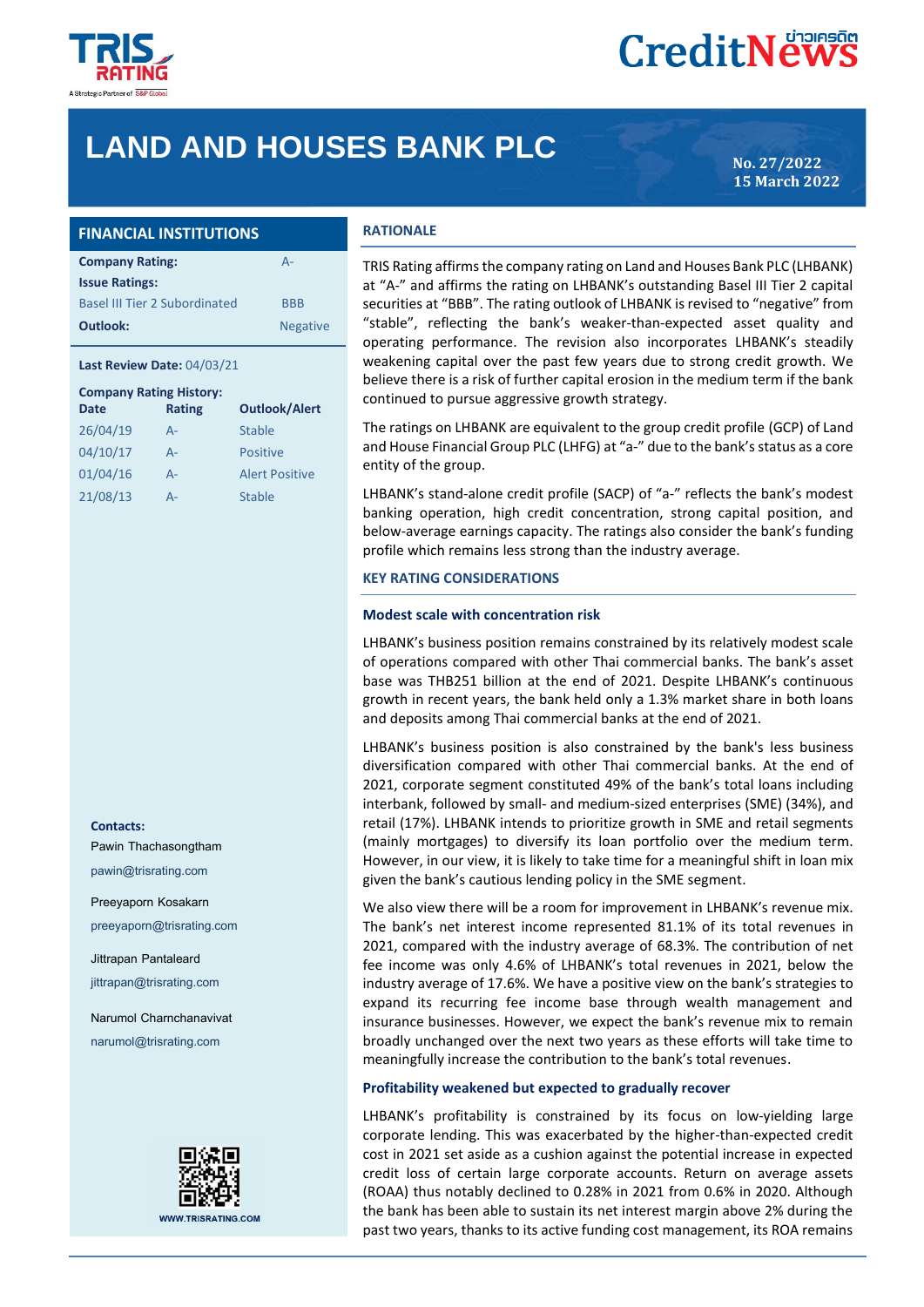

 $\overline{a}$ 

below the industry average of 0.81% in 2021. We anticipate stiff competition in corporate and mortgage lending, as well as a prevailing low policy rate, will continue to pressure the bank's loan yield over the next two years.

In 2022-2024 we expect LHBANK's profitability will recover, albeit a measured pace, in line with our expectation of a gradual economic recovery. We project the bank's ROAA to improve to 0.4%-0.7% in 2022-2024. In 2022-2024, our base case scenario assumes the bank's loan growth of 2.5%-5%, net interest margin in the range of 2.25%-2.4%, non-interest income growth of 5%, cost-to-income ratio in the range of 42%-46%, and credit cost of 1.25%-1.45%. We anticipate the decline in credit cost to be the bank's key earnings driver over the next two years, following a spike to 1.9% in 2021. However, the positive impact from lower provisions may be partially offset by higher operating expense due largely to its planned investments in information technology (IT).

### **Risk of capital erosion**

LHBANK's solid capital has been the primary factor underpinning its rating since the capital injection by CTBC Bank Co., Ltd. in 2017, which helped raise its common-equity Tier 1 (CET-1) ratio to 18.7% at the end of 2017 from 10.2% at the end of 2016. However, its credit expansion over the years, particularly in 2021, has pressured its CET-1 to fall steadily to 16.1% at the end of 2021.

Our revision of the rating outlook to "negative" from "stable" is partly due to our view that there is a risk of the bank's capital level to erode further. Our base-case assumptions of moderate loan growth of 2.5%-5.0% and 50% dividend payout ratio in 2022-2024 translate into the projected CET-1 ratio remaining in the 16% range. However, if the bank were to continue to expand its loan base more actively during the period when pressure on earnings from the provisioning risk remains in the medium term, there exists the risk of CET-1 falling below 16%, which could put pressure on its ratings. That said, the quality of its capital remains high with common equity comprising 88% of total capital, the highest among the Thai commercial banks we rate. This should continue to support our assessment of capital as "very strong", if CET-1 does not fall further from its current position while asset quality improves steadily.

# **Weaker-than-expected asset quality**

We assess LHBANK's risk position as moderate, supported by the combination of relatively sound asset quality and high credit concentration. The concentration risk, as measured by the 20 largest borrowers as a percentage of total loan portfolio, remains a credit constraint for LHBANK. As of the end of 2021, the 20 largest borrowers accounted for about 28.1% of its total loans and about 1.6 times the bank's CET-1, higher than industry average. This is due to LHBANK's focus on large corporate segment which inevitably exposes the bank to the risk of an upsurge in non-performing loans (NPL) during unfavorable operating conditions. Although the bank's NPL ratio of 2.89% at the end of 2021 remains below industry average of 3.82%, the ratio has indeed risen from about 1%-2% in the past.

At the start of the Coronavirus Disease 2019 (COVID-19) pandemic in 2020, we had less concern for LHBANK's asset quality as the bank's loans under relief programs at the end of the second quarter of 2020 (2Q20) were still relatively lower, at 35% of total loans, compared with about 40% for other major banks. However, over the past one and a half years, LHBANK's progress in resolving the loans under relief program has lagged behind other banks. We believe this directly links to its corporate-focused lending, which involves a complicated restructuring process. At the end of 2021, the loans under relief program constituted 26% of its total loans, compared with the single-digit or lower double digit level for other banks. Our outlook revision to "negative" takes into account the risk that LHBANK's NPLs could rise further from the current level.

Meanwhile, we view its provisioning policy positively. Its expected credit loss (ECL) provisions in 2021 increased notably, with credit cost of 1.94%, significantly higher than its five-year average of 0.97%. Although the credit cost may have already peaked in line with other banks, we expect LHBANK's credit cost to remain high at 1.25%-1.45% in 2022-2024 given the sizeable loans under relief program. Nonetheless, the high NPL coverage should help mitigate the bank's future provisioning risk to some extent. As of the end of 2021, its NPL coverage ratio was at 179%, compared with the industry average of about 160%.

# **Improving deposit franchise; reliance on high-net-worth individual**

LHBANK's deposit franchise has improved over the past few years, with deposits representing 90% of total liabilities at the end of 2021 compared with the industry average of 87%. However, we maintain our assessment of LHBANK's funding profile as 'below average'. Although the proportion of individual deposits has steadily increased while that of corporate deposits has declined, in line with its strategy to attract more retail deposits, the portion of current and savings accounts (CASA) to total deposits remains low at 50.7% at the end of 2021, compared with the industry average of around 74%. This suggests that the bank still relies on high-cost fixed deposits from high-net-worth individuals as part of funding to an extent. As a result, its deposit cost of 1.06% in 2021 was higher than the industry average of 0.43%, although this is in line with other smaller banks that use a similar strategy.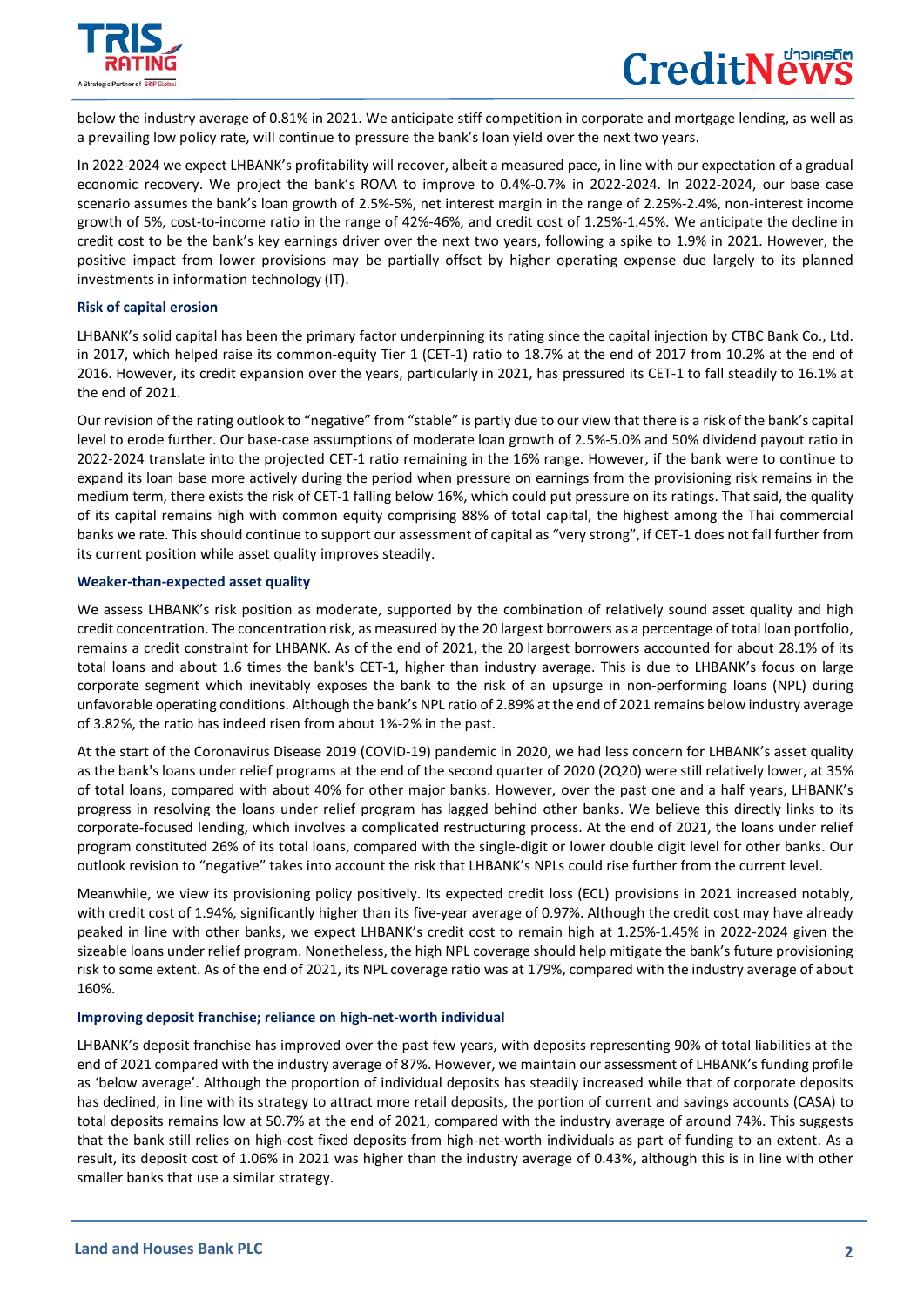

 $\overline{a}$ 



# **Sufficient liquidity**

LHBANK's liquidity profile is adequate. Liquidity coverage ratio (LCR) has improved over the past few years to 154% as of the end of June 2021, above the regulatory minimum of 100%, compared with the industry average at 187% reported by the Bank of Thailand (BOT). In our view, at the end of 2021, its liquid assets were sufficient, at 30.9% of total assets. Its liquid assets comprise mainly interbank and investment in debentures, which can be readily liquidated to support liquidity needs.

# **BASE-CASE ASSUMPTIONS**

The followings are our base-case assumptions for LHBANK during 2022-2024:

- Loan growth: 2.5%-5.0%
- Net interest margin: 2.28%-2.36%
- Cost-to-income: 42.0%-46.0%
- Credit cost: 1.25%-1.45%
- NPL ratio (excluding interbank assets): 2.9%-5.0%
- CET-1 ratio: 16.2%-16.3%

### **RATING OUTLOOK**

The "negative" outlook reflects the bank's weaker-than-expected asset quality, with risk of further deterioration due to high credit concentration. The "negative" outlook also incorporates our view of the possibility of further erosion of capital level in the medium term should the bank continue to pursue an aggressive growth strategy.

#### **RATING SENSITIVITIES**

A rating upgrade is unlikely in the medium term. However, the outlook could be revised to "stable" if there is notable improvement in its asset quality and earnings capacity, while its CET-1 ratio does not weaken from the current level. Conversely, we could downgrade the ratings if the bank's asset quality further deteriorates and/or the bank's CET-1 ratio falls further from its current position.

# **COMPANY OVERVIEW**



# **Table 1: LHFG Group Structure**

 *Source: LHFG's company website*

LHBANK is a 99.99%-owned subsidiary of LH Financial Group PLC (LHFG). LHBANK held market shares of 1.3% in both loans and deposits among Thai commercial banks at the end of 2021.

On 27 July 2017, CTBC Bank made a strategic investment by buying 35.6% of LHFG. CTBC Bank became an equal partner with Land and Houses Group in LHFG. Shareholders from Land and Houses Group include Land and Houses PLC (LH) and Quality Houses PLC (QH). Their combined shareholding in LHFG dropped to 35.6% as a result of CTBC Bank's investment.

On 8 September 2021, CTBC Bank acquired additional shares in LHFG from Ms. Piangjai Harnpanij and Mr. Pairoj Paisarnsrisomsuk, in aggregate of 10.99% of the total issued and voting shares. Consequently, CTBC Bank holds LHFG shares in aggregate of 46.61% of the total issued and voting shares. LHFG also becomes a subsidiary of CTBC Bank after gaining the majority seats of LHFG's board of directors.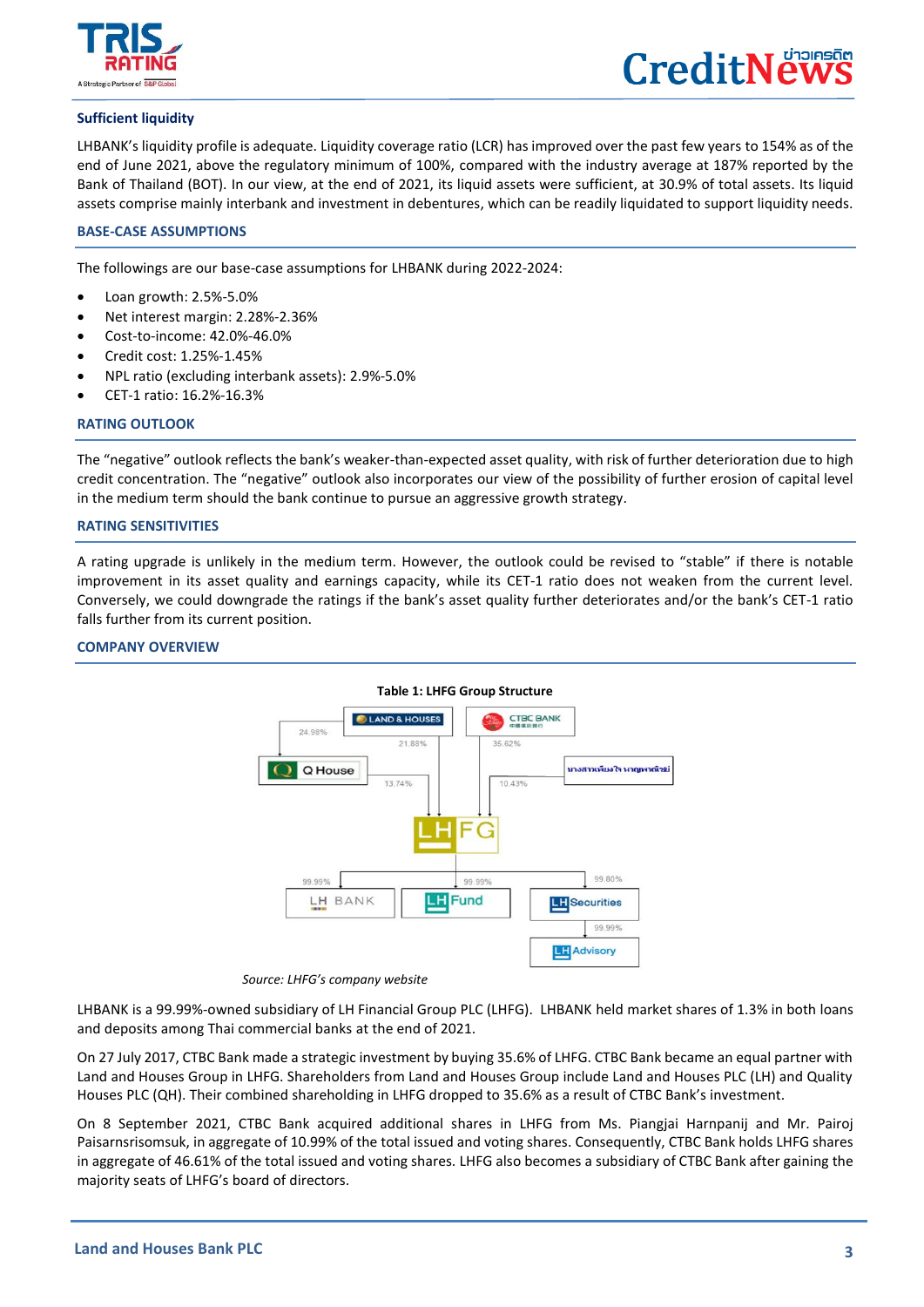

 $\overline{a}$ 

# **CreditNe**

CTBC Bank is a bank subsidiary under CTBC Financial Holding Co., Ltd. (CTBC FHC). CTBC FHC is the fourth-largest financial holding company in Taiwan, with assets of TWD5.23 trillion as of September 2017. Other key subsidiaries under CTBC FHC cover life insurance, securities, venture capital, and asset management. CTBC Bank is well-positioned in wealth management and credit card services, and is well-established in the corporate banking business including trade finance, treasury services, transaction banking, and offshore finances. CTBC Bank is rated "A/Stable" by S&P Global Ratings and "A2/Stable" by Moody's Investors Service (Moody's).

With CTBC Bank as a partner, LHBANK has strengthened its board and management structure. There are three new board members from CTBC Bank. In addition, managers from CTBC Bank also oversee new business units. These are 1) the Strategic Business Development Unit, in charging of new product development such as trade finance and cash management, and Taiwan Business Development, and 2) the Wealth Management Business Planning Unit.

### **FINANCIAL STATISTICS AND KEY FINANCIAL RATIOS***<sup>1</sup>*

*Unit: Mil. THB*

|                                       |         | ---------------Year        Ended 31 December        -------------- |         |         |         |
|---------------------------------------|---------|--------------------------------------------------------------------|---------|---------|---------|
|                                       | 2021    | 2020                                                               | 2019    | 2018    | 2017    |
| <b>Total assets</b>                   | 251,479 | 240,085                                                            | 230,548 | 238,658 | 230,396 |
| Average assets                        | 245,782 | 235,317                                                            | 234,603 | 234,527 | 220,046 |
| Interbank and money market items      | 35,268  | 35,926                                                             | 23,732  | 21,567  | 20,928  |
| Investments                           | 41,734  | 43,983                                                             | 51,647  | 55,313  | 55,237  |
| Loans and receivables                 | 170,144 | 155,838                                                            | 151,783 | 158,342 | 150,875 |
| Loan loss reserves                    | 9,151   | 6,004                                                              | 3,962   | 3,775   | 3,403   |
| Deposits                              | 192,513 | 182,735                                                            | 165,018 | 168,171 | 143,742 |
| Borrowings <sup>2</sup>               | 21,444  | 17,206                                                             | 27,225  | 32,568  | 48,395  |
| Shareholders' equities                | 35,099  | 36,366                                                             | 36,280  | 35,604  | 35,122  |
| Average equities                      | 35,733  | 36,323                                                             | 35,942  | 35,363  | 26,310  |
| Net interest income                   | 5,565   | 4,952                                                              | 4,741   | 4,904   | 4,980   |
| Net fees and service income           | 317     | 282                                                                | 312     | 283     | 326     |
| Non-interest income <sup>3</sup>      | 1,294   | 1,671                                                              | 1,426   | 1,154   | 814     |
| Total revenue                         | 6,858   | 6,623                                                              | 6,168   | 6,058   | 5,794   |
| Operating expenses <sup>4</sup>       | 2,759   | 2,591                                                              | 2,597   | 2,362   | 2,346   |
| Pre-provision operating profit (PPOP) | 4,099   | 4,032                                                              | 3,571   | 3,696   | 3,448   |
| <b>Expected credit loss</b>           | 3,284   | 2,298                                                              | 1,090   | 570     | 617     |
| Net income                            | 691     | 1,408                                                              | 2,038   | 2,569   | 2,312   |

*1 Consolidated financial statements*

*2 Including interbank and money market*

*3 Net of fee and service expenses*

*4 Excluding fee and service expenses*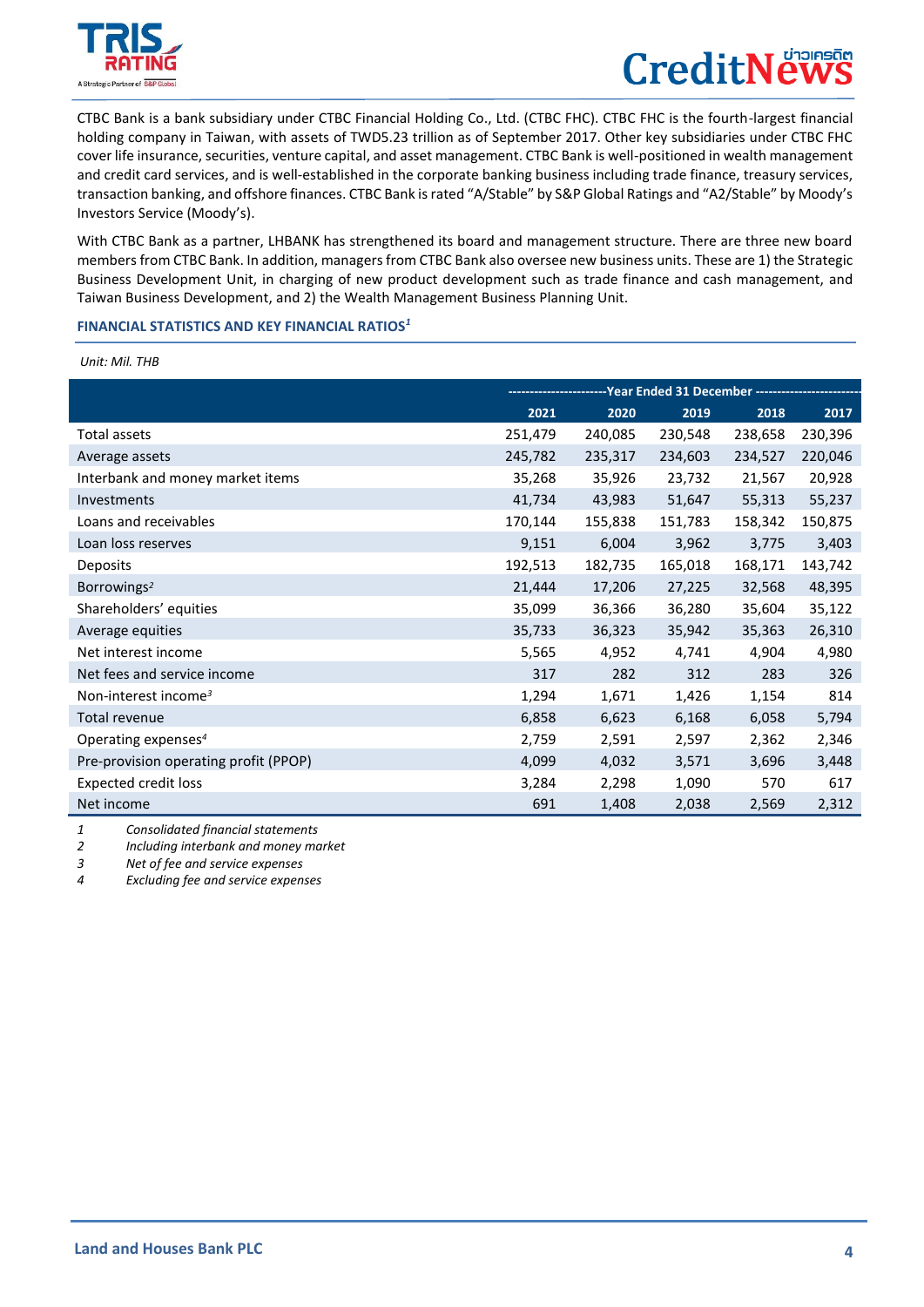

# **CreditNews**

*Unit: %*

 $\overline{a}$ 

|                                                      | -- Year Ended 31 December ----------- |        |        |        |        |
|------------------------------------------------------|---------------------------------------|--------|--------|--------|--------|
|                                                      | 2021                                  | 2020   | 2019   | 2018   | 2017   |
| <b>Earnings</b>                                      |                                       |        |        |        |        |
| Return on average assets                             | 0.28                                  | 0.60   | 0.87   | 1.10   | 1.05   |
| Net interest margins                                 | 3.50                                  | 2.10   | 2.02   | 2.09   | 2.27   |
| Risk-adjusted net interest margins                   | 1.43                                  | 1.12   | 1.55   | 1.85   | 1.99   |
| Net interest income/average assets                   | 2.26                                  | 2.10   | 2.02   | 2.09   | 2.26   |
| Non-interest income <sup>5</sup> /average assets     | 0.53                                  | 0.71   | 0.61   | 0.49   | 0.37   |
| Net fees and service income/total revenue            | 4.63                                  | 4.26   | 5.05   | 4.67   | 5.62   |
| Cost-to-income                                       | 40.23                                 | 39.12  | 42.10  | 38.99  | 40.49  |
| Capitalization                                       |                                       |        |        |        |        |
| CET-1 ratio <sup>6</sup>                             | 16.12                                 | 17.07  | 16.48  | 17.13  | 18.67  |
| Total capital ratio <sup>6</sup>                     | 19.80                                 | 19.80  | 19.27  | 20.05  | 21.86  |
| CET-1/Total capital <sup>6</sup>                     | 81.39                                 | 86.20  | 85.55  | 85.46  | 85.43  |
| <b>Asset Quality</b>                                 |                                       |        |        |        |        |
| Credit costs                                         | 1.94                                  | 1.45   | 0.69   | 0.36   | 0.42   |
| Non-performing loans/total loans7                    | 2.89                                  | 3.33   | 1.78   | 2.17   | 2.12   |
| Loan loss reserves/non-performing loans <sup>7</sup> | 174.97                                | 111.85 | 142.73 | 107.24 | 104.27 |
| <b>Funding &amp; Liquidity</b>                       |                                       |        |        |        |        |
| CASA/total deposit <sup>8</sup>                      | 50.68                                 | 50.18  | 40.18  | 48.16  | 53.00  |
| Loan/total deposits <sup>8</sup>                     | 91.99                                 | 88.09  | 94.25  | 96.27  | 107.15 |
| Deposits <sup>8</sup> /total liabilities             | 88.97                                 | 89.70  | 84.94  | 82.82  | 73.61  |
| Liquidity coverage ratio                             | N.A.                                  | 144    | 140    | 124    | 117    |
| Liquid assets/total assets                           | 30.90                                 | 33.62  | 33.40  | 32.98  | 33.92  |
| Liquid assets/total deposits <sup>9</sup>            | 36.74                                 | 41.40  | 42.88  | 44.36  | 49.11  |

*5 Net of fee and service expenses*

*6 Bank-only*

*7 Based on reported NPL, excluding accrued interests and interbank assets*

*8 Excluding bills of exchange and interbank borrowing*

*9 Including bills of exchange and interbank borrowing*

# **[RELATED CRITERIA](https://www.trisrating.com/rating-information/rating-criteria/)**

- Bank Hybrid Capital Rating Methodology, 24 December 2021

- Group Rating Methodology, 13 January 2021

- Banks Rating Methodology, 3 March 2020